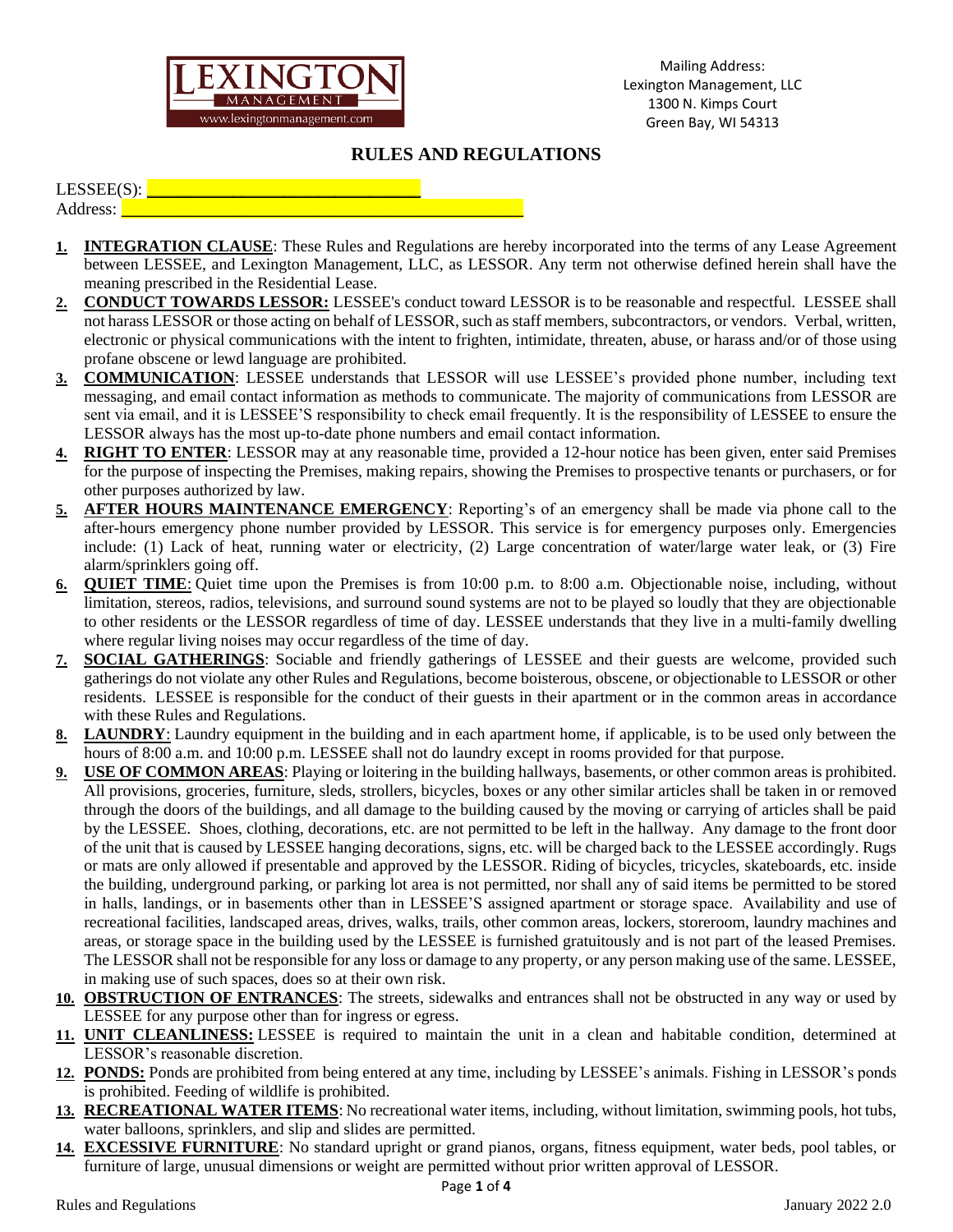

Mailing Address: Lexington Management, LLC 1300 N. Kimps Court Green Bay, WI 54313

- **15. UTILITY SHUT OFFS**: In the event LESSEE has any utility (water, power, electric, gas, etc.) shut off by the municipality or other provider, LESSEE has 24 hours from the time of shut off to have the utility turned back on or be in violation of this Lease Agreement. Any damages associated with the shut off will be billed back in accordance with the Non-Standard Rental Provisions.
- **16. INDOOR AIR QUALITY/HUMIDITY**: It is LESSEE's responsibility to help control the indoor air quality and humidity in the Premises. LESSEE agrees to do the following:
	- a) Properly ventilate apartment by using exhaust fans in bathrooms and above the stove.
	- b) Open windows, doors, and blinds as needed for ventilation and to reduce moisture.
	- c) Use a dehumidifier/air conditioner when necessary or as directed by LESSOR.
	- d) Routinely remove condensation from areas of excessive moisture.
	- e) Notify landlord of any water leaks. Failure to report occurrences to LESSOR may result in costs to LESSEE for damages.
	- f) To be mindful that any wet laundry (hanging or otherwise) can create excessive moisture and LESSEE agrees limit or cease such practice when directed by LESSOR.
	- g) Inform LESSOR of any discoloration from moisture or humidity so that LESSOR can determine proper remedy.

\*Be aware that if you use an underground parking space or underground storage locker, they are NOT climate controlled and therefore any items stored may be subject to excessive moisture/humidity. LESSOR is not responsible for any loss or damaged items.

- **17. PORCHES/PATIOS/BALCONIES**: Porches/patios/balconies shall not be used for any purpose whatsoever other than a place to stand or sit. LESSEE shall not store on any balcony/patio any object or equipment other than normal outdoor furniture. Porches/patios/balconies may not, by way of example and not by limitation, be used to hang clothing, rugs, or as storage of any kind, including, but not limited to, bicycles, workout equipment, garbage/garbage containers, strollers, wagons, toys, etc. Items or objects may not be thrown, dropped off or lowered from the balcony. No covering shall be installed on balcony/patio floors, railings or above. Items on the porches/patios/balconies are not to extend past the actual porch/patio/balcony itself. This includes, but is not limited to flowerpots, solar lights, hook hangers, wind chimes, shepherd hooks, lawn ornaments, etc. LESSEE understands that items on porches/patios/balconies are not to be objectionable to other residents or the LESSOR. Potted plants are permitted if they do not cause damage, become unsightly or unseasonal and must be stored away outside of their season.
- **18. PORCH/PATIO/BALCONY/FRONT DOOR DÉCOR**: LESSEE agrees that holiday/seasonal décor must be removed no more than 10 days after the holiday/season has passed or if it becomes unsightly or unseasonal, as determined by LESSOR in its sole discretion. LESSEE agrees that lights may be used as décor on the porch/patio/balcony only if they meet the following requirements: (a) Must be attached via command hook, wrapped around or zip tied to the railing and/or pillars. Any other form of attachment is not permitted. (b) Must be white, clear or white-yellow. No other color is permitted, unless considered holiday décor and during allowed time, as determined by LESSOR in its sole discretion. (c) Must not be rope lighting (d) Must not strobe or flash at any time (e) Must not be excessive or offensive, as determined by LESSOR in its sole discretion.
- **19. WINDOW COVERINGS**: LESSEE agrees that any window coverings must be a curtain, blind or window film, each as specifically designed as a window covering. Any curtain or blind must be a solid, neutral color of white, cream, tan, grey or black. Window films may be a frosted, translucent and/or an opaque, but shall not be colored.
- **20. COOKING:** Grease and food scraps, including food scraped off plates or other dishes, shall be disposed of in leak proof garbage bags with general garbage. LESSEE must cook in a manner that will not offend or annoy other residents and use the oven fans during cooking. LESSEE shall not cook except in rooms provided for that purpose.
- **21. COOKING APPARATUSES**: No cooking apparatuses of any kind are permitted to be on any porch, patio or balcony. Cooking apparatuses include, without limitation, electric/propane/charcoal/pellet fueled/grills/smokers/fryers. Cooking apparatus are only permitted to be used more than 25 feet away from any structure. Once cooled, all cooking apparatuses must be stored inside LESSEE's private garage if intended to be kept on the premises. Cooking apparatuses are not permitted to be stored in any underground storage locker or parking area. LESSEE understands that LESSEE is responsible for any damage caused to the LESSOR's property, including but not limited to, grease spills, melted siding, etc.
- **22. ATTACHMENTS TO THE EXTERIOR OF THE BUILDING**: No items, including but not limited to, camera doorbells, cameras, radio/television wires, satellite dishes, aerial connections, or decorations shall be installed, placed on, or attached to the Premises without prior written consent of the LESSOR. The LESSOR is authorized to remove at any time, at the expense of the LESSEE, any such apparatus erected without such written consent.
- **23. CRIMINAL ACTIVITY:** LESSEE shall not engage in or allow others to engage in criminal activity on the Premises.
- **24. ILLEGAL DRUGS**: No illegal drugs are permitted to be stored, used, or sold on the Premises.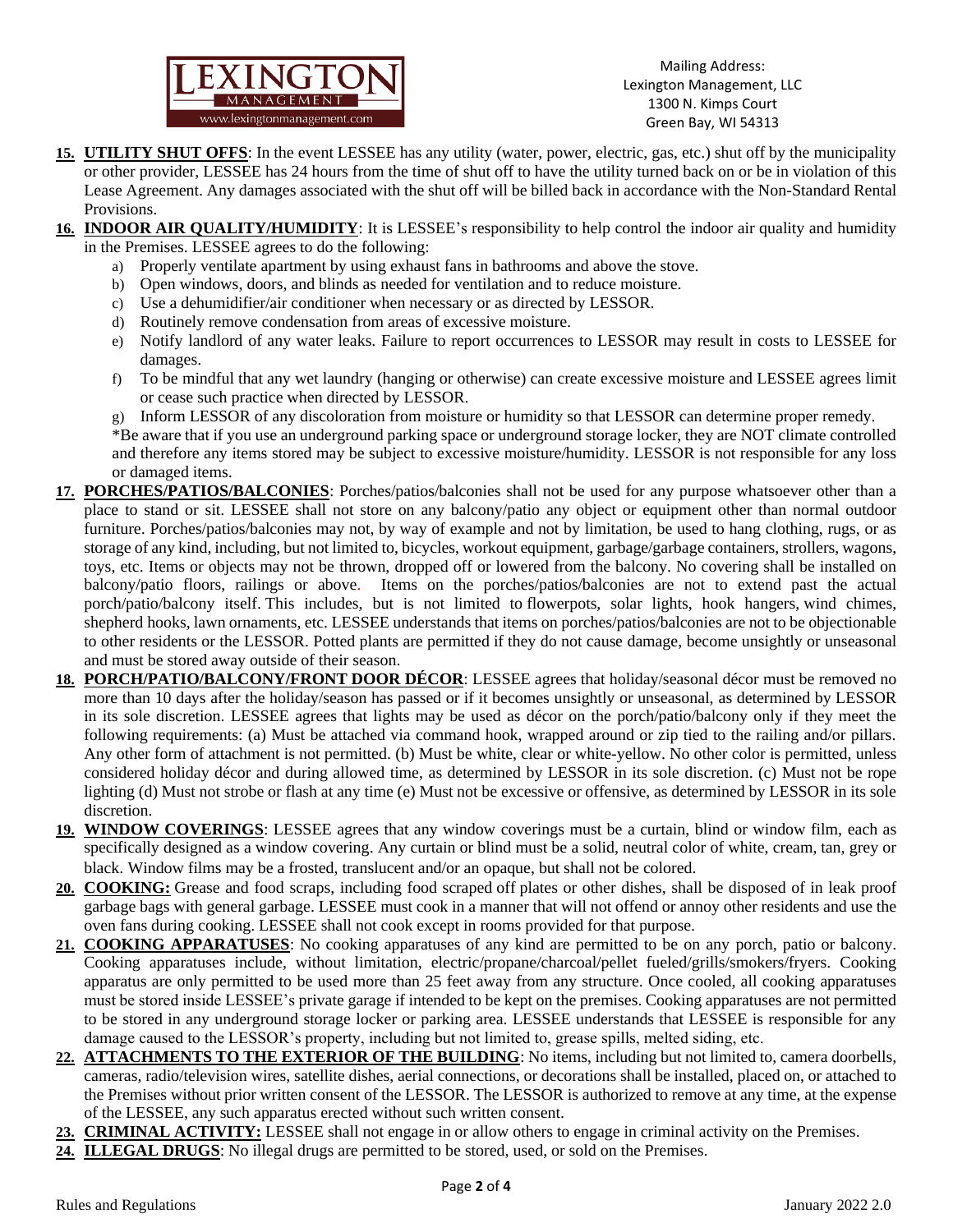

Mailing Address: Lexington Management, LLC 1300 N. Kimps Court Green Bay, WI 54313

- **25. PARKING IN FRONT OF GARAGES**: LESSEE may not park in front of any detached garage stalls at any property. LESSEE may not park in front of any attached garage stall, except for the following properties: Knots Landing, Mulliner (Buildings 685,705,745 & 765), Nottingham, Ravello, Riva Place, Stone Meadows, Terrace Lake, Urban Edge (Buildings 2353 & 2357) Waterford, Winding Ridge and Woodland.
- **26. VEHICLES**: Repairing or washing vehicles on the property is prohibited. LESSEE agrees to adhere to a speed limit of 10 MPH when driving on the property. Vehicles that are in need of repair or those in poor condition are not allowed to be stored on the property. No recreational vehicles, trailers, boats of any kind, campers, semi-trucks, or snowmobiles are permitted on the Premises, even temporarily, without prior written approval of LESSOR. Motorcycles are permitted only when registered as a vehicle with the LESSOR. Approved motorcycles may be parked in the LESSEE's garage or assigned underground garage parking space provided all of LESSEE's vehicles fit within said space and do not take additional spaces or protrude into additional spaces. Motorcycles cannot be parked in the outdoor parking lot.
- **27. STORAGE/MOVING CONTAINERS/TRAILERS:** LESSEE agrees that storage/moving containers or trailers cannot be regularly stored on the property. The temporary use of storage/moving containers or trailers is permitted only for a maximum of 48 hours, unless otherwise approved by LESSOR in writing. No storage/moving container or trailer shall block or restrict traffic or entry/egress from the property.
- **28. RESIDENTIAL USE**: LESSEE shall not conduct any business activity nor store any materials on the property used in the operation of commercial enterprise or hobby that is not consistent with common residential standards as determined in the sole discretion of LESSOR.
- **29. GENERAL**: For the comfort, convenience, and benefit of all residents and to ensure proper use and care of the Premises, LESSEE shall comply with all these Rules and Regulations:
	- a) Do not publicly display any sign placard, advertisement or notice inside or outside the building without the LESSOR'S prior written consent. No solicitation or political signs are allowed.
	- b) Do not cover or obstruct any window, door or transom without prior written approval from LESSOR.
	- c) Use caution, when placing any rugs/mats on the flooring as certain rugs/mats can cause damaged/discolored flooring. This is Including but not limited to rubber backed mats, office chair spike style grip mats, etc.
	- d) Do not drive or drill nails, tacks, screws, holes, or apply other fasteners on or into any of the walls, ceilings, floors, doors, partitions or woodwork of said Premises with the exception of small finishing nails. LESSEE agrees to be responsible for any damage done by anything other than small finishing nails or from excessive amounts of nail holes. Gummed hangers, wall mounted televisions and vinyl lettering/pictures are not permitted.
	- e) Do not allow water to run except when in actual use.
	- f) Do not put up any live trees.
	- g) Position furniture no less than six (6) inches away from heating registers during heating season.
	- h) Do not hold any type of public sale on the premises (garage sale, yard sale, moving sale, etc.) without written consent of the LESSOR. This restriction includes any public or private auctions.
	- i) No bird/animal feeders of any kind are permitted on the Premises.
	- j) No persons may go onto the roof areas at any time.
	- k) Do not use adhesive backed paper of any kind on shelves, drawers, walls, countertops, etc.
- **30. PACKAGES/MAIL:** LESSEE understands that LESSOR is not responsible for any mishandling of LESSEE's mail, packages, deliveries, etc. Any delivery, package or mail not specifically addressed to LESSEE shall be returned to sender or not accepted. LESSEE accepts the responsibility of forwarding mail, packages, etc. to their new address at the time of move out and understands that the LESSOR will not be responsible for any mail delivery to the address after moving out.
- **31. FIRE HAZARDS**: LESSEE will not use or keep in the Premises any explosive, flammable, or combustible materials. This includes but is not limited to attached/detached garages, furnace rooms, underground parking, etc. No fire pits are permitted, including but not limited to enclosed/open, portable, stationary firepits, etc. Fireworks are prohibited.
- **32. LEASE BREACH DETERMINATION:** Any determination as to whether these Rules and Regulations have been breached and whether any such breach shall constitute a default under the Lease Agreement shall be left solely to the discretion of LESSOR.
- **33. LESSOR LIABILITY**: LESSOR shall not be responsible to LESSEE for any violation of Rules and Regulations on the part of other tenants. LESSOR shall not be liable for damages or losses to a person or property caused by other residents or persons, theft, burglary, assault, vandalism, or other crimes or for personal injury or damage to or loss of resident's property from fire, flood, water leaks, rain, hail, snow, ice, smoke, explosions, interruption of utilities, or Acts of God, unless same is due to negligence of LESSOR.